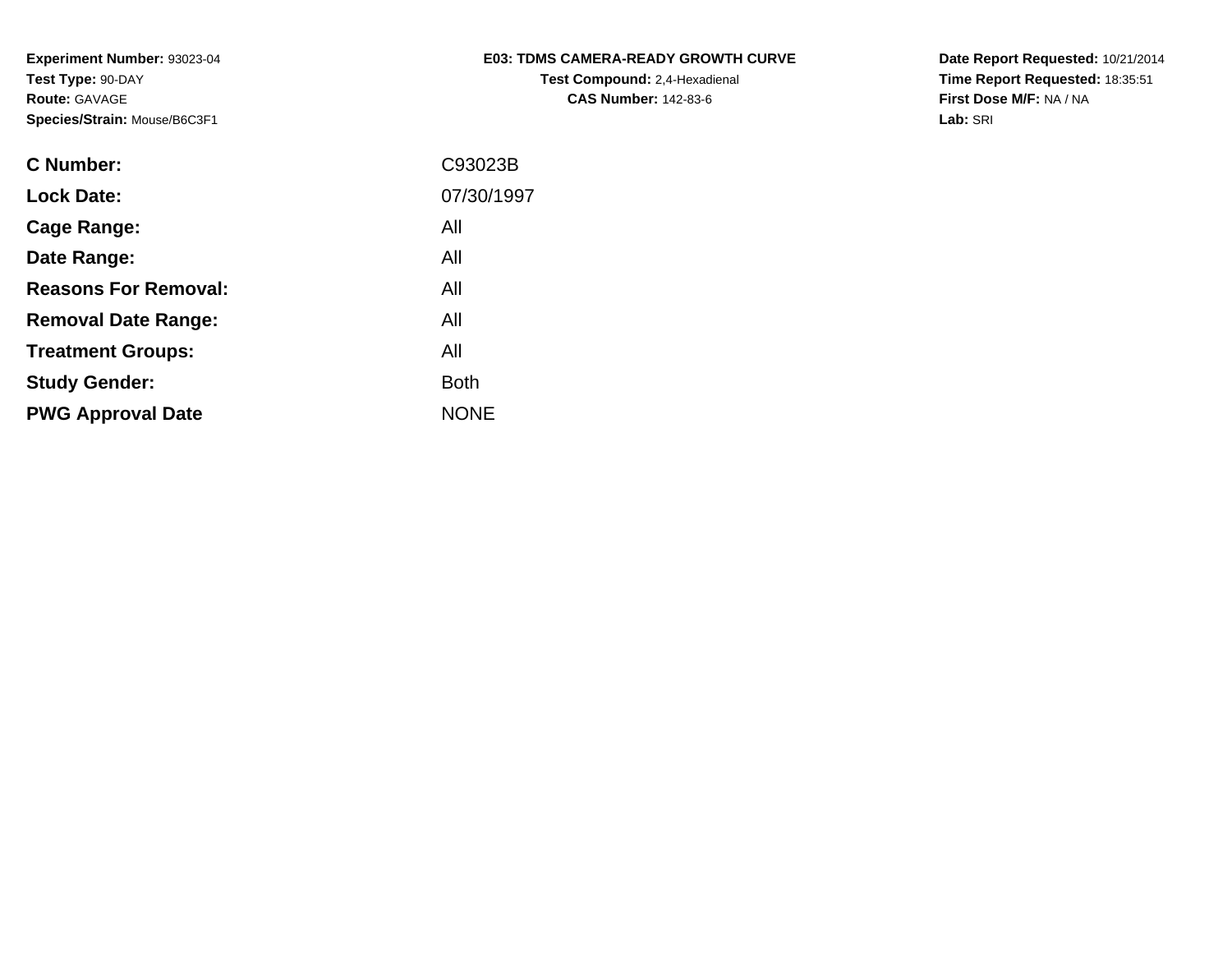41  $\Delta$   $\Delta$ 40 39 Δ ā  $\frac{1}{2}$ 38 Δ 37 Δ  $\odot$ Δ Ď 36 ۵ o Gio MEAN BODY WEIGHT IN J 35 ĉ Δ 8 34  $\bullet$ 흏 33 Δ 32  $\bullet$ ٠ 31 o ġ 30 4 ĝ 29 ٥ 28 ۰ ٠ 27 ø 26 25 ۰ 24 3 B 23  $15$  $50$ 5  $10$ 20 25 30 35 45 55 60 65 70 75 95 0 40 80 85 90 DAY  $-1-0$ MG/KG/DY 0 3-7.5 MG/KG/DY = 7-30  $MG/KG/DY$   $\triangle$  5-15 MG/KG/DY . 9-60 MG/KG/DY  $• 11 - 120$ MG/KG/DY

# **E03: TDMS CAMERA-READY GROWTH CURVE**

**Test Compound:** 2,4-Hexadienal **CAS Number:** 142-83-6

**MALE** 

## **Experiment Number:** 93023-04**Test Type:** 90-DAY**Route:** GAVAGE**Species/Strain:** Mouse/B6C3F1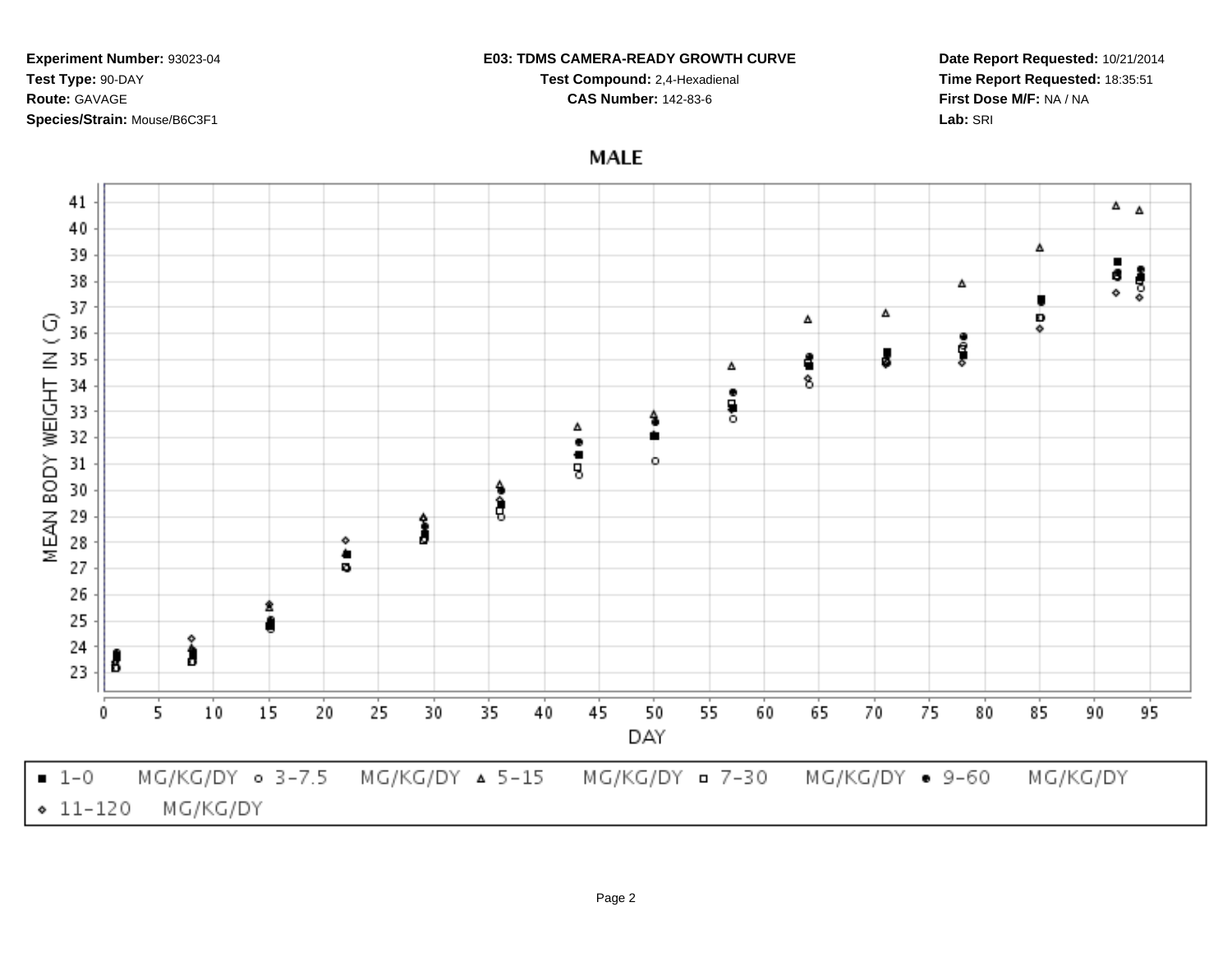**Experiment Number:** 93023-04**Test Type:** 90-DAY**Route:** GAVAGE**Species/Strain:** Mouse/B6C3F1

## **E03: TDMS CAMERA-READY GROWTH CURVE**

**Test Compound:** 2,4-Hexadienal **CAS Number:** 142-83-6

\*\*\*END OF MALE DATA\*\*\*

**Date Report Requested:** 10/21/2014 **Time Report Requested:** 18:35:52**First Dose M/F:** NA / NA**Lab:** SRI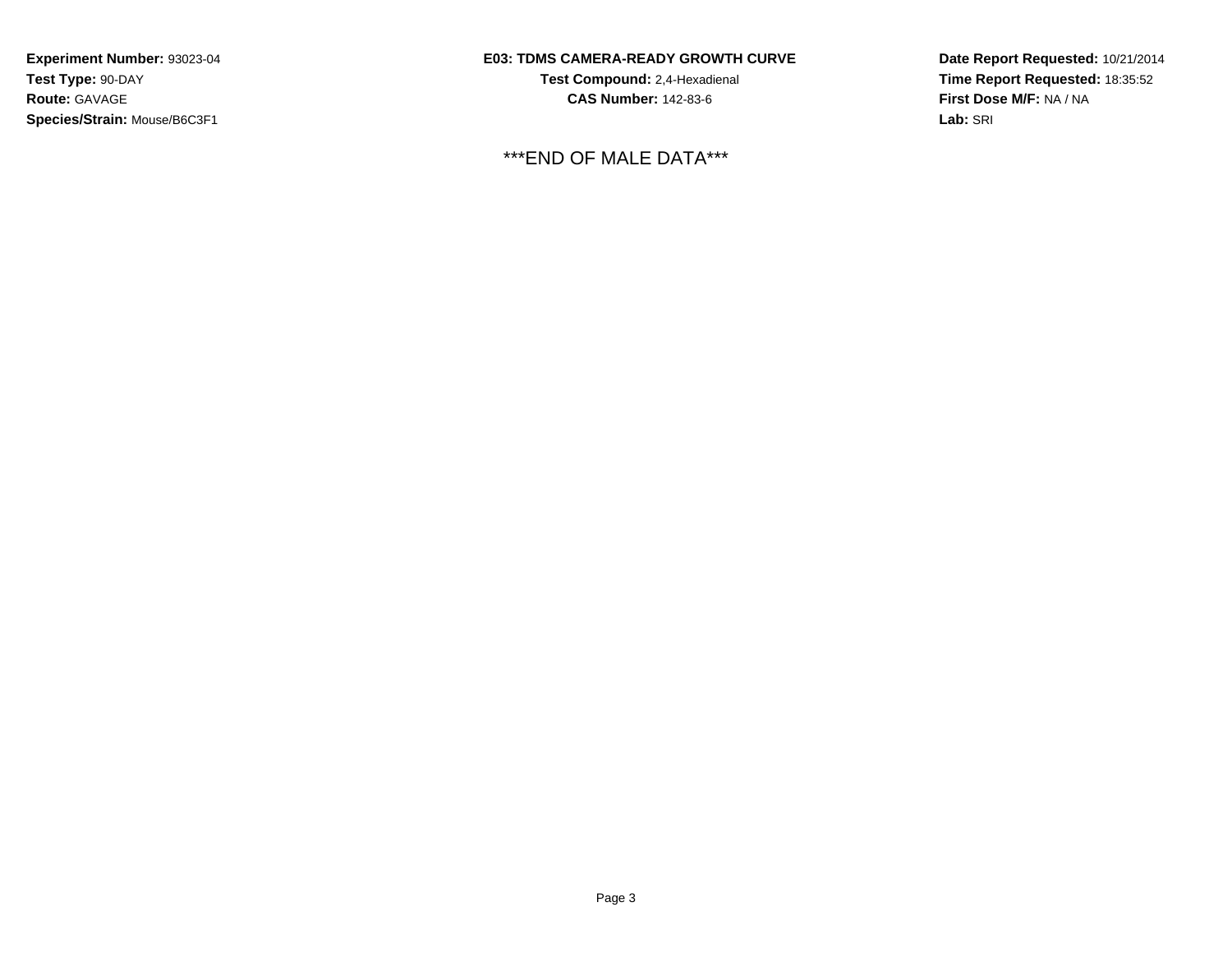34 o a<br>See 33 32 ٠ ۰ 31 В Î G 30 5 MEAN BODY WEIGHT IN ( å 29 28 27 ţ 26 8  $\bullet$ 25  $\frac{4}{8}$  $\frac{8}{6}$ ٠ 24 П Δ 23 8 i<br>8 22 21 f 20 8 ĵ 19 8 18  $15$ 35  $50$  $10$ 20 25 30 45 55 60 65 70 75 80 85 95 0 5 40 90 DAY  $-2-0$ MG/KG/DY 0 4-7.5 MG/KG/DY = 8-30 MG/KG/DY . 10-60 MG/KG/DY ▲ 6-15 MG/KG/DY  $• 12 - 120$ MG/KG/DY

**FEMALE** 

**Experiment Number:** 93023-04**Test Type:** 90-DAY**Route:** GAVAGE**Species/Strain:** Mouse/B6C3F1

**Date Report Requested:** 10/21/2014**Time Report Requested:** 18:35:52**First Dose M/F:** NA / NA**Lab:** SRI

### **E03: TDMS CAMERA-READY GROWTH CURVETest Compound:** 2,4-Hexadienal

**CAS Number:** 142-83-6